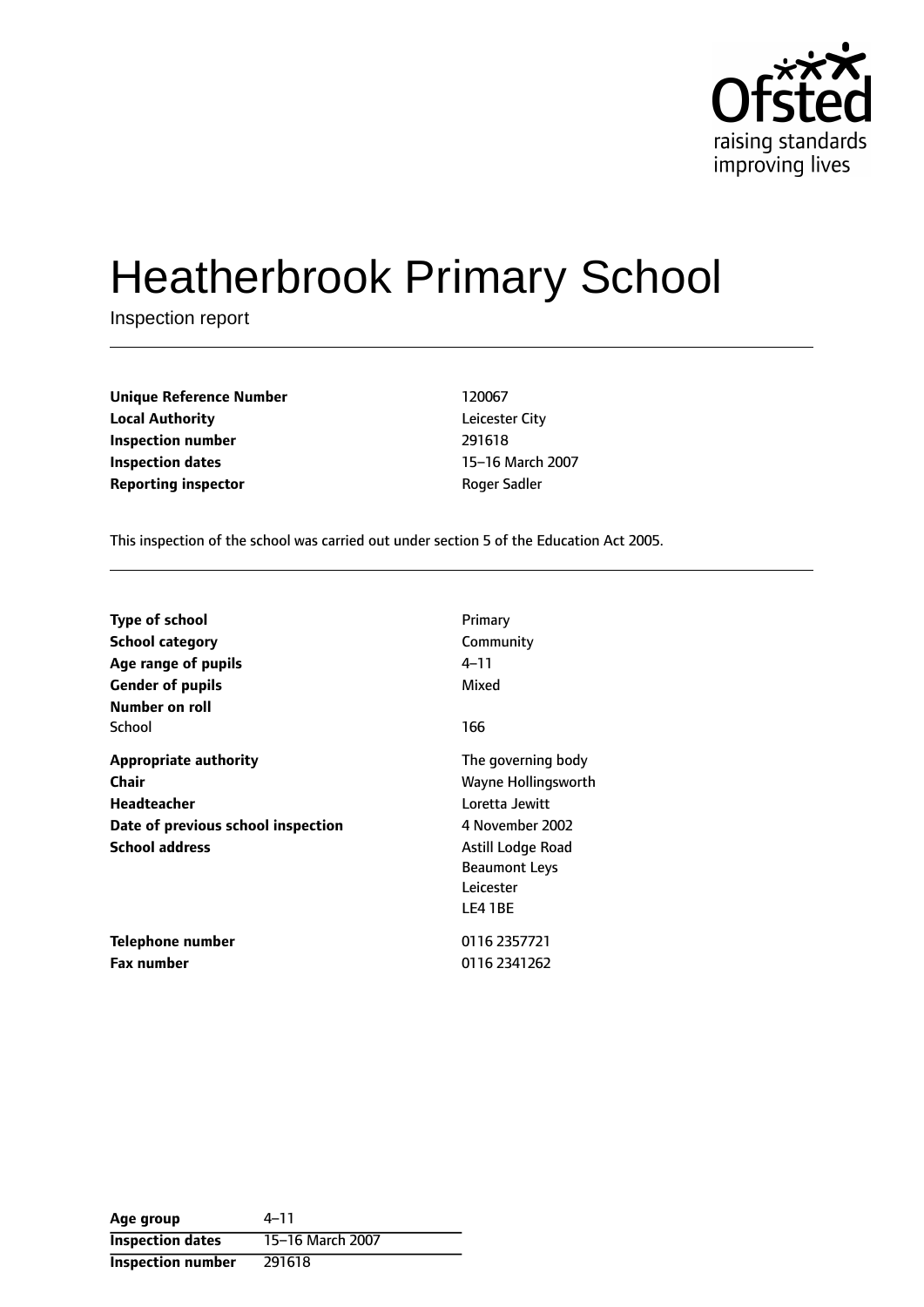.

© Crown copyright 2007

#### Website: www.ofsted.gov.uk

This document may be reproduced in whole or in part for non-commercial educational purposes, provided that the information quoted is reproduced without adaptation and the source and date of publication are stated.

Further copies of this report are obtainable from the school. Under the Education Act 2005, the school must provide a copy of this report free of charge to certain categories of people. A charge not exceeding the full cost of reproduction may be made for any other copies supplied.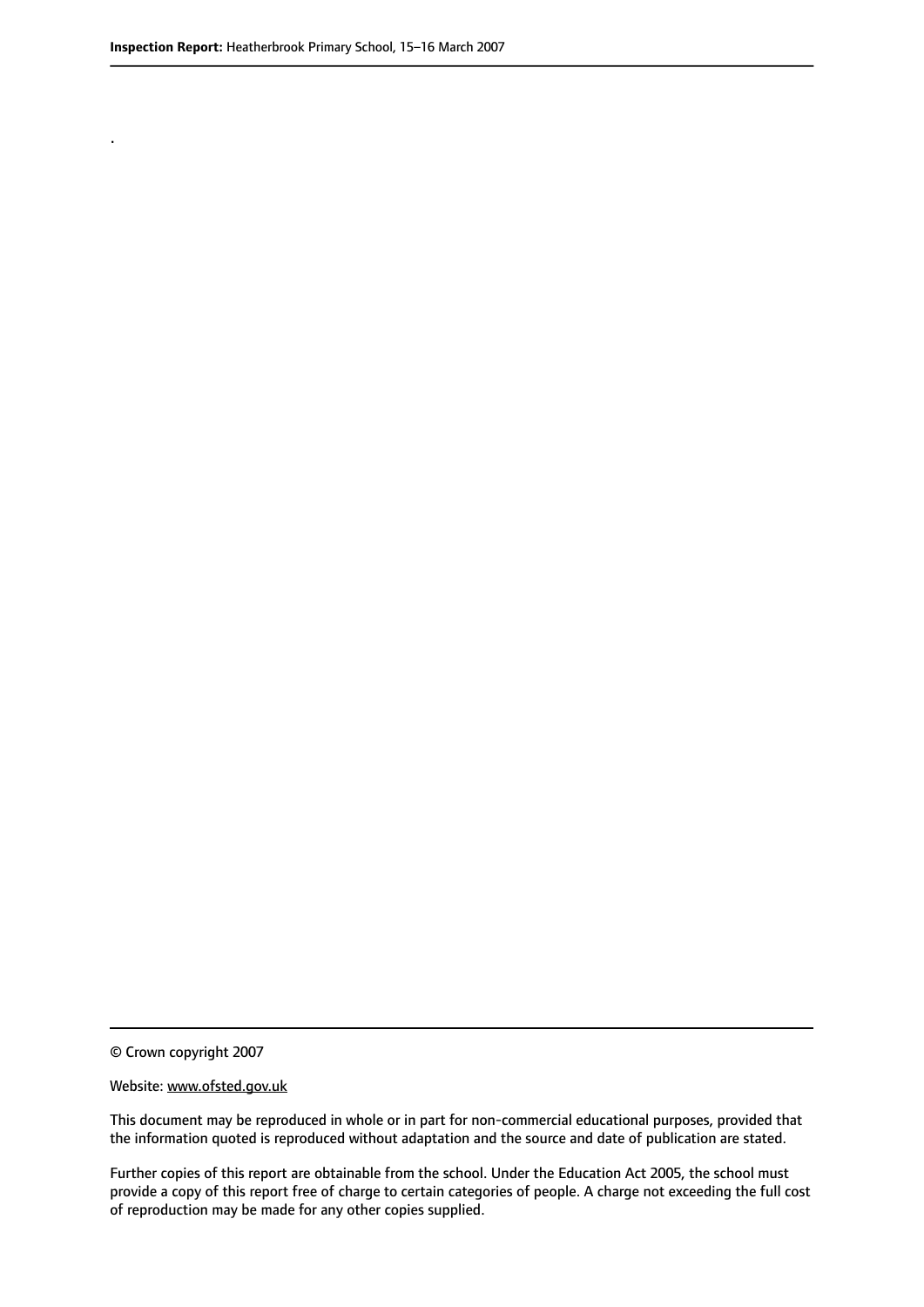# **Introduction**

The inspection was carried out by two Additional Inspectors.

#### **Description of the school**

Three quarters of the pupils are from White British families and a quarter from a wide range of minority ethnic backgrounds. Almost all pupils speak English as their main language at home. The number of pupils that arrives or leaves the school other than at the normal time in the year is above average. A larger proportion of pupils have learning difficulties than is typical nationally. An above-average proportion of pupils are eligible for free school meals and the area is one of some economic disadvantage. The school operates a daily breakfast club.

#### **Key for inspection grades**

| Grade 1 | Outstanding  |
|---------|--------------|
| Grade 2 | Good         |
| Grade 3 | Satisfactory |
| Grade 4 | Inadequate   |
|         |              |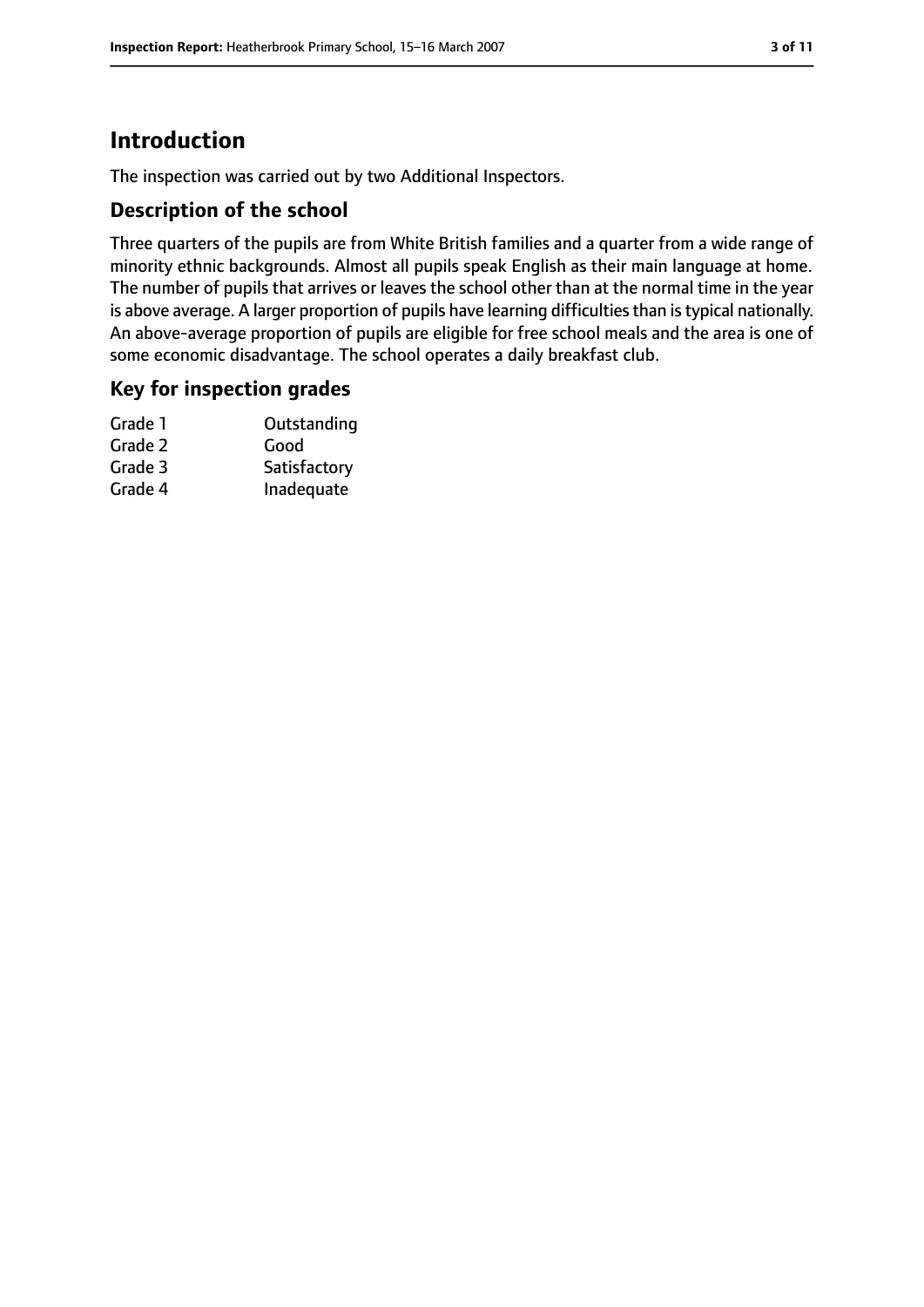## **Overall effectiveness of the school**

#### **Grade: 3**

The quality of education, the quality of leadership and management and the progress and achievement of pupils are satisfactory. Children enter the Foundation Stage with knowledge and skill levels below those typically found at this age. Good induction arrangements from the recently established pre-school setting help children make a confident start in Reception. Good provision ensures they make good progress in all aspects of their learning and in many areas of learning they attain the expected standards by the end of the Reception year. The children's personal, social and emotional development and their speaking and listening skills, however, remain below expected levels. In Year 1, pupils make satisfactory progress. Progress in Year 2 is good. Standards attained by Year 2 pupils have steadily risen over the last three years and since 2005, most have attained average standardsin reading, writing and mathematics. Progress in Years 3 to 6 is satisfactory overall. Standards are rising steadily and in Years 3 and 4, pupils are now attaining close to the national averages. Standards are also improving in Years 5 and 6, and in Year 6 progress is good. However, pupils started in these year groups with belowaverage standards. They have not yet caught up sufficiently to reach the standards expected for their age so attainment is below average. Staff have recently carried out some useful work to improve writing, especially that of boys, and standards of writing are beginning to rise.

Care, guidance and support are good. The school keeps a close eye on the progress of each pupil and provides extra help for those who are not attaining quite as well as others in the class. Teaching and learning are satisfactory overall. In most classes, pupils know their writing targets and demonstrate a clear understanding of where they need to improve. This is less effective in mathematics, where a system for sharing learning targets has not been introduced. Teachers mostly work effectively to ensure that pupils concentrate and behave in lessons, but sometimes they expect too little of the pupils and a few, mostly boys, act immaturely. This slows the pace of learning. In some classes, pupils do not evaluate their own or others' work sufficiently because teachers miss chances to establish clearly what a good piece of work should look like. Home reading and other homework is well organised and many parents make a helpful contribution to the progress their children make. Pupils with learning difficulties make satisfactory progress because teachers make careful assessments and ensure they are well supported by teaching assistants.

The curriculum is satisfactory overall. In Reception it is interesting and helps pupils enjoy school from an early age. Although the curriculum mostly provides appropriate challenge for pupils, this is not always the case for the most able pupils. Pupils' personal development and well-being are satisfactory. Most pupils show consideration for their own and others' safety and feelings.

#### **What the school should do to improve further**

- Improve opportunities for the most able pupils to do their very best and expect more of them.
- Ensure all teachers regularly specify what a good piece of work should look like so pupils see how to evaluate and improve particular aspects of their work.
- Ensure that pupils in all classes are challenged to concentrate fully and behave well in lessons.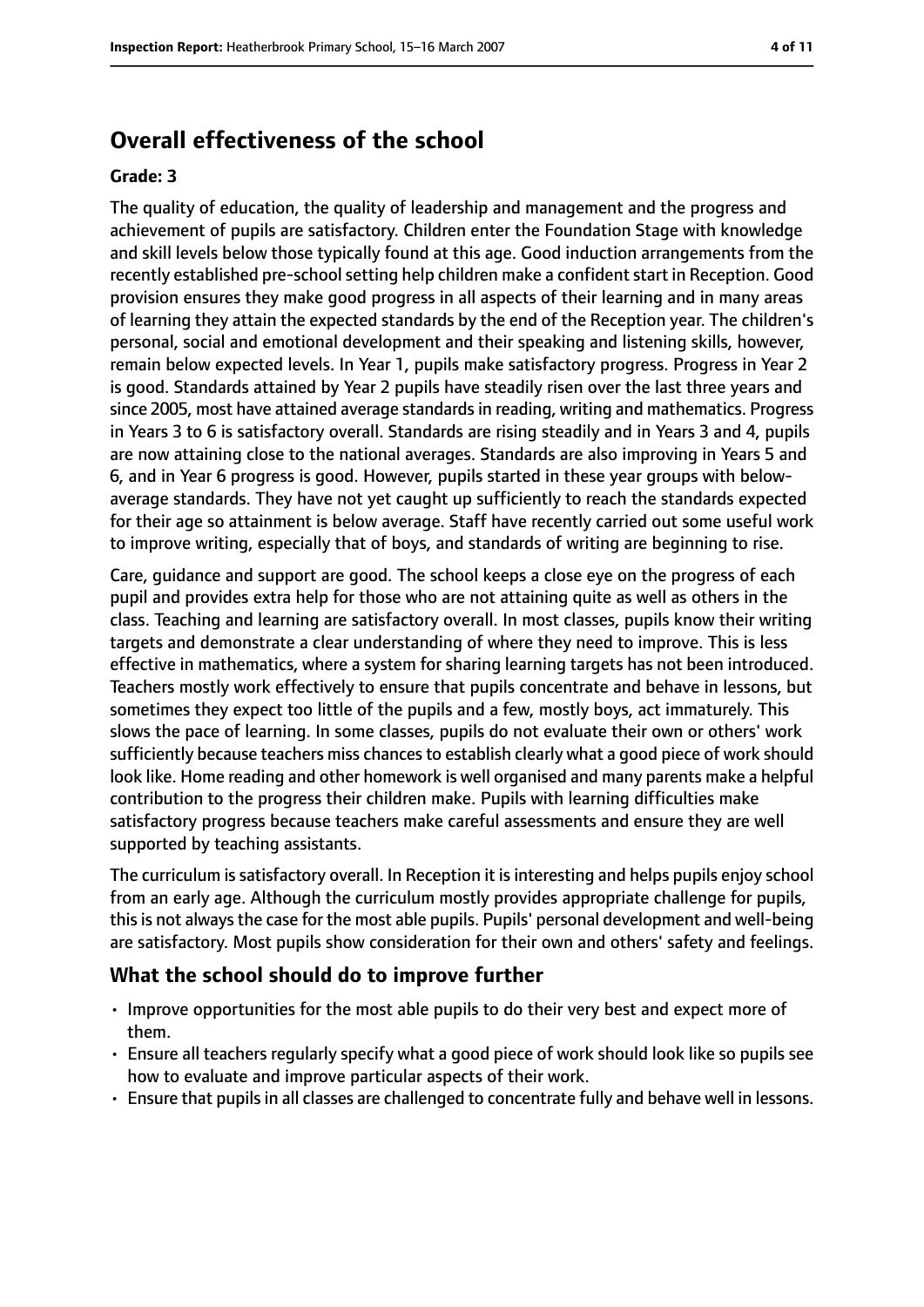## **Achievement and standards**

#### **Grade: 3**

On entry to Reception, most children's knowledge and skill levels are below those typically found. They are weakest in their personal development and in their speaking and listening. They make good progress in all aspects of their learning and many are attaining the expected standards, although attainment in personal, social and emotional development and speaking and listening remain below expected levels by the end of Reception. In Years 1 and 2 the pupils' achievement is satisfactory. Standards have risen in recent years and attainment is at the expected levels in reading, writing and mathematics. In 2006, although Year 6 pupils attained below-average standards in national tests, they made satisfactory progress between the age of 7 and 11. School records and pupils' work indicate that progress accelerates in Year 6 because of good teaching and high expectations. Pupils in Years 3 to 6 are achieving appropriately and standards are beginning to rise. In Years 3 and 4, standards are now much closer to average. The starting points for the current Year 5 and 6 pupils were lower and there is still some way to go before they catch up and reach the national expectations. Standards of presentation are below average and pupils take insufficient pride in their work because sometimes not enough is expected of them. Writing, especially punctuation and grammar, has improved following some determined work by the school.

## **Personal development and well-being**

#### **Grade: 3**

Personal development and well-being are satisfactory. Many pupils enjoy lessons and talk enthusiastically about their work. The school has worked effectively to ensure pupils attend school regularly and arrive on time, and attendance is satisfactory. The pupils' spiritual, moral, social and cultural development is satisfactory overall. Their spiritual development is good. They are encouraged to reflect on how they treat each other and how it feels to be treated with respect. Pupils' satisfactory appreciation of other cultures is developed through special theme days to appreciate and celebrate diversity. Most pupils have a clear sense of right and wrong. They display good manners and form strong relationships with adults and their friends. A minority of pupils, mostly boys, find it hard to get on with others and sometimes distract others and need regular reminders of the need to co-operate. The school council and environment group have a positive effect on life in the school community. They help other pupils to show a good understanding of how to be healthy and to stay safe. Older pupils are keen to take on extra responsibilities as monitors and they set a good example for younger children. Adequate basic skills are developed as pupils move through the school so that pupils are given satisfactory preparation for the next stage of education and the world of work beyond.

# **Quality of provision**

## **Teaching and learning**

#### **Grade: 3**

Teaching is satisfactory overall. Learning and progress are best in Reception, Year 2 and Year 6. In Year 2 and Year 6, pupils are often given very clear guidance and helpful checklists of the key features of a good piece of work. Pupils are frequently required to assess their own and a partner's work. This helps them learn how to improve particular aspects of their work and pupils consequently make good progress in these year groups. In other classes, pupils receive too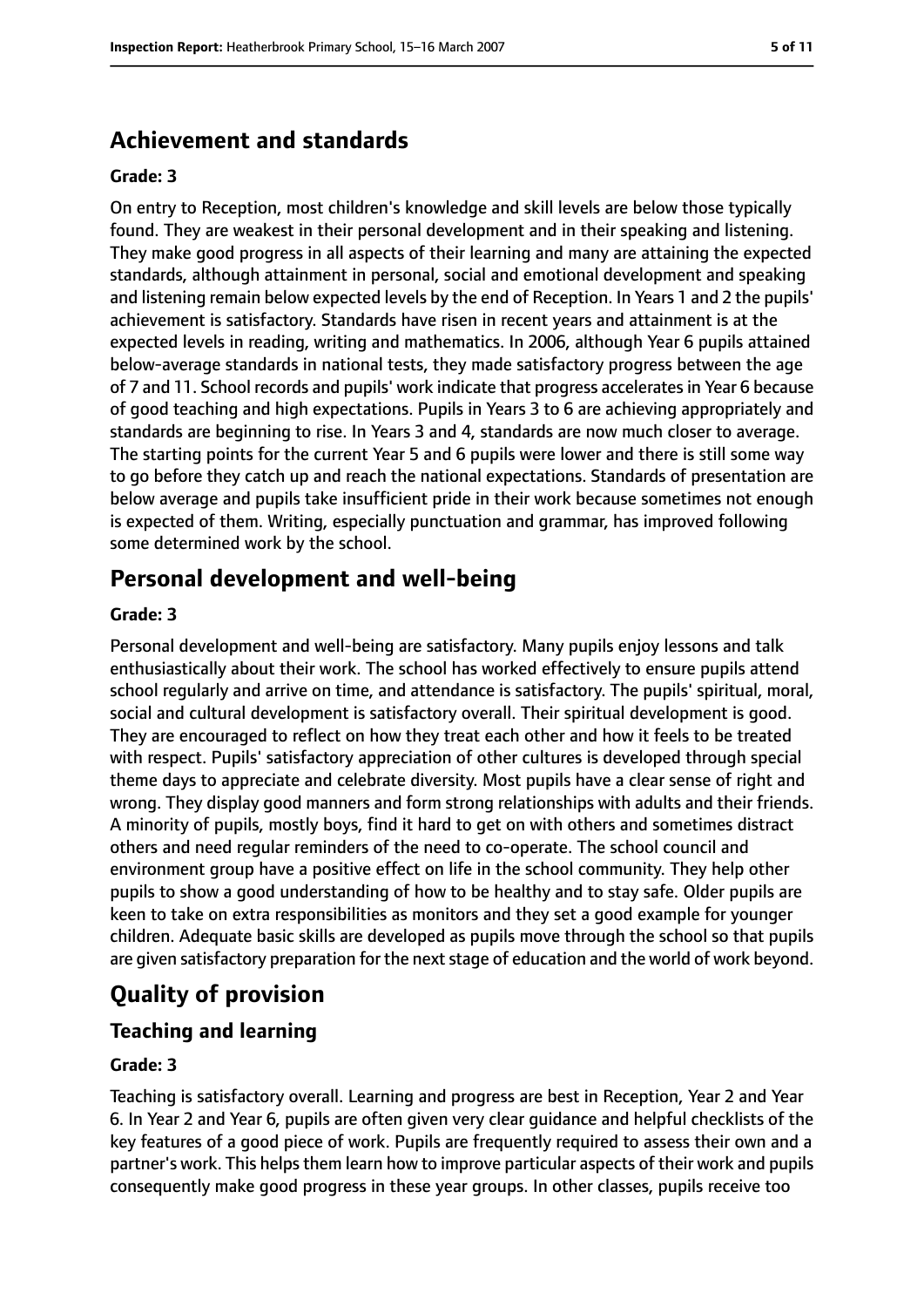little guidance on how to evaluate their own work and to see where it should be improved. In some classes, when not enough is expected, pupils show too little pride in their work and leave work unfinished. In Year 6, pupils are given frequent opportunities to practise their speaking skills using increasingly complex sentences. Also in Year 6, pupils are given chances to discuss the teacher's questions before answering. In other classes, chances to develop speaking skills are missed. Some teachers are a little slow to challenge poor listening and concentration and, although behaviour often improves as lessons proceed, the pace of learning slows because of the immature behaviour of a few pupils. Teachers show clear understanding of the needs of pupils with learning difficulties and good support enables these pupils to make satisfactory progress. Sometimes, the highest-attaining pupils could do harder work.

#### **Curriculum and other activities**

#### **Grade: 3**

The curriculum is satisfactory overall. Provision for information and communication technology (ICT) hasimproved and pupils enjoy using computers and the Internet. In the Foundation Stage the teacher plans a good range of activities which are well matched to children's needs. The school's focus on improving pupils' writing skills has resulted in improved standards, especially at the end of Year 2, where writing is now at nationally expected levels. The curriculum is adapted to enable pupils with learning difficulties and disabilities to receive the additional attention they need. It is less well developed to challenge the most able pupils and some lessons are too easy for them. There is a suitable range of clubs and opportunities for pupils to take part in competitive sports. Provision for pupils to learn about healthy eating and how to stay safe is good.

#### **Care, guidance and support**

#### **Grade: 2**

Care, guidance and support are good. The school has good procedures for ensuring pupils' safety and welfare. Child protection arrangements are secure and the school works effectively with other agencies. Pupils are very well supported when they join the school and as a result they settle in quickly. Good links have been established with the pre-school on site so that children make a smooth transfer and confident start when they join the Reception class. Throughout the school, the needs of pupils with learning difficulties, and those whose first language is not English, are carefully assessed and the school has good links with other professionals to support these pupils if necessary. Pupils' work, especially their writing, is marked carefully and constructively and marking often indicates where improvement is needed. Sometimes, however, marking does not focus clearly on pupils' targets. Pupils and their parents are given clear guidance about homework. Tasks that pupils can do at home are carefully planned, taken in regularly, checked and monitored by teachers.

## **Leadership and management**

#### **Grade: 3**

Leadership and management are satisfactory. The headteacher and her deputy have an accurate overview of the school's strengths and weaknesses, analyse data on pupils' learning thoroughly and use this information to allocate additional support to underachieving pupils. Because monitoring and evaluation are effective, the school improvement plan focuses on the correct issues and the school has satisfactory capacity to improve. Some teachers' expectations of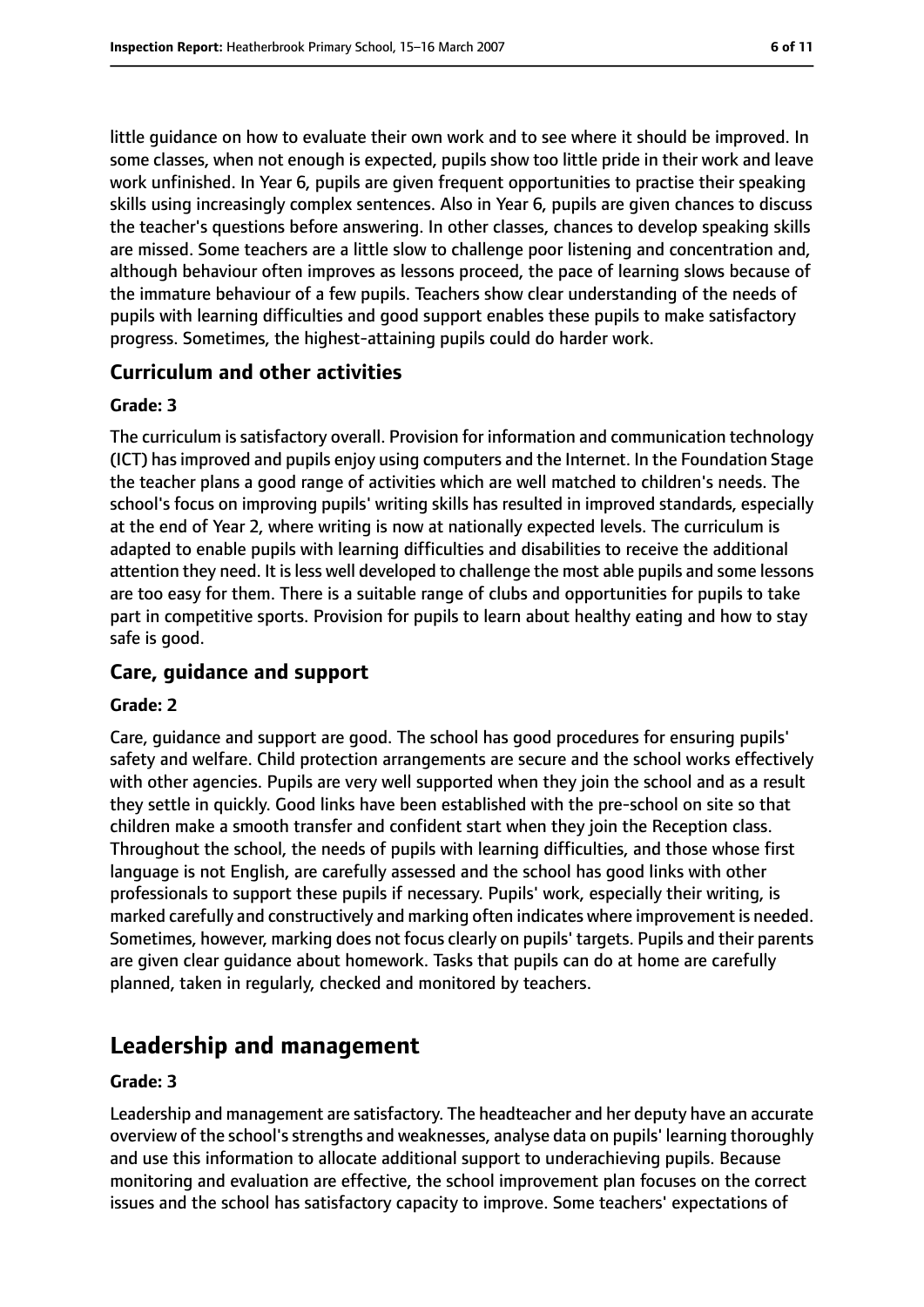achievement and behaviour go unchallenged and this slows learning in some classes. Subject leaders provide good support to colleagues and monitor planning and pupils' work in their subjects. For example, in English, the subject leader has arranged effective staff training that has helped improve writing. Monitoring of lessons by subject leaders is very limited so they are not able to provide sufficient feedback and guidance to help ensure that teaching is consistently good. Provision for pupils with learning difficulties is well managed and these pupils progress at a similar rate to others. Because of difficulties in recruiting and retaining governors, governance is not fully effective. Governors play a sound role in the strategic development of the school and provide support for the senior management team. However, the lack of a programme of regular visits by governors limits their capacity to find out for themselves how well the school is doing and to offer sufficient challenge.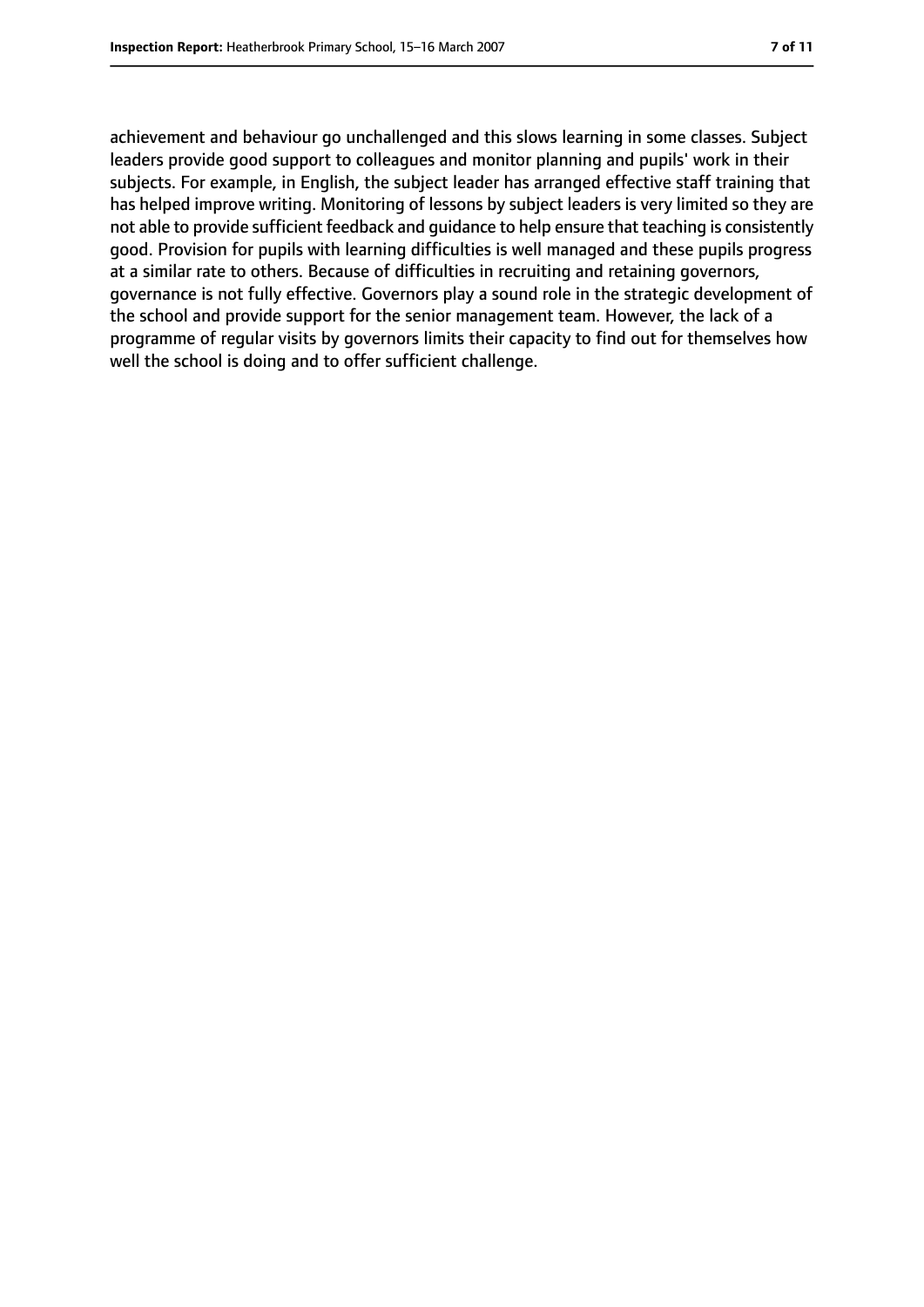**Any complaints about the inspection or the report should be made following the procedures set out in the guidance 'Complaints about school inspection', which is available from Ofsted's website: www.ofsted.gov.uk.**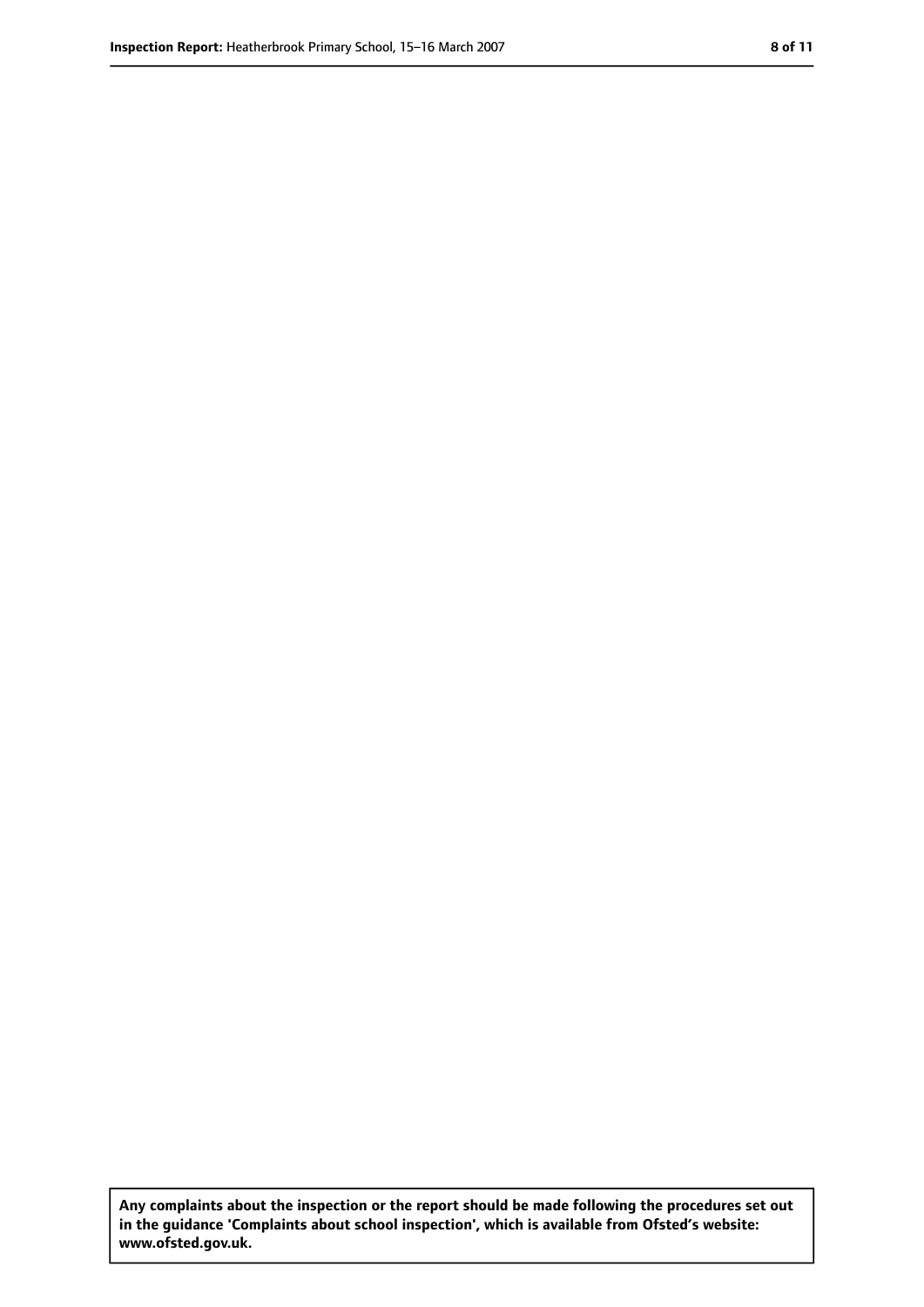#### **Annex A**

# **Inspection judgements**

| Key to judgements: grade 1 is outstanding, grade 2 good, grade 3 satisfactory, and grade 4 $\,$ | <b>School</b>  |
|-------------------------------------------------------------------------------------------------|----------------|
| inadequate                                                                                      | <b>Overall</b> |

## **Overall effectiveness**

| How effective, efficient and inclusive is the provision of education, integrated<br>care and any extended services in meeting the needs of learners? |     |
|------------------------------------------------------------------------------------------------------------------------------------------------------|-----|
| How well does the school work in partnership with others to promote learners'<br>well-being?                                                         |     |
| The quality and standards in the Foundation Stage                                                                                                    |     |
| The effectiveness of the school's self-evaluation                                                                                                    |     |
| The capacity to make any necessary improvements                                                                                                      |     |
| Effective steps have been taken to promote improvement since the last<br>inspection                                                                  | Yes |

## **Achievement and standards**

| How well do learners achieve?                                                                               |  |
|-------------------------------------------------------------------------------------------------------------|--|
| The standards <sup>1</sup> reached by learners                                                              |  |
| How well learners make progress, taking account of any significant variations between<br>groups of learners |  |
| How well learners with learning difficulties and disabilities make progress                                 |  |

#### **Personal development and well-being**

| How good is the overall personal development and well-being of the<br>learners?                                  |  |
|------------------------------------------------------------------------------------------------------------------|--|
| The extent of learners' spiritual, moral, social and cultural development                                        |  |
| The behaviour of learners                                                                                        |  |
| The attendance of learners                                                                                       |  |
| How well learners enjoy their education                                                                          |  |
| The extent to which learners adopt safe practices                                                                |  |
| The extent to which learners adopt healthy lifestyles                                                            |  |
| The extent to which learners make a positive contribution to the community                                       |  |
| How well learners develop workplace and other skills that will contribute to<br>their future economic well-being |  |

## **The quality of provision**

| How effective are teaching and learning in meeting the full range of the<br>learners' needs?          |  |
|-------------------------------------------------------------------------------------------------------|--|
| How well do the curriculum and other activities meet the range of needs<br>and interests of learners? |  |
| How well are learners cared for, guided and supported?                                                |  |

 $^1$  Grade 1 - Exceptionally and consistently high; Grade 2 - Generally above average with none significantly below average; Grade 3 - Broadly average to below average; Grade 4 - Exceptionally low.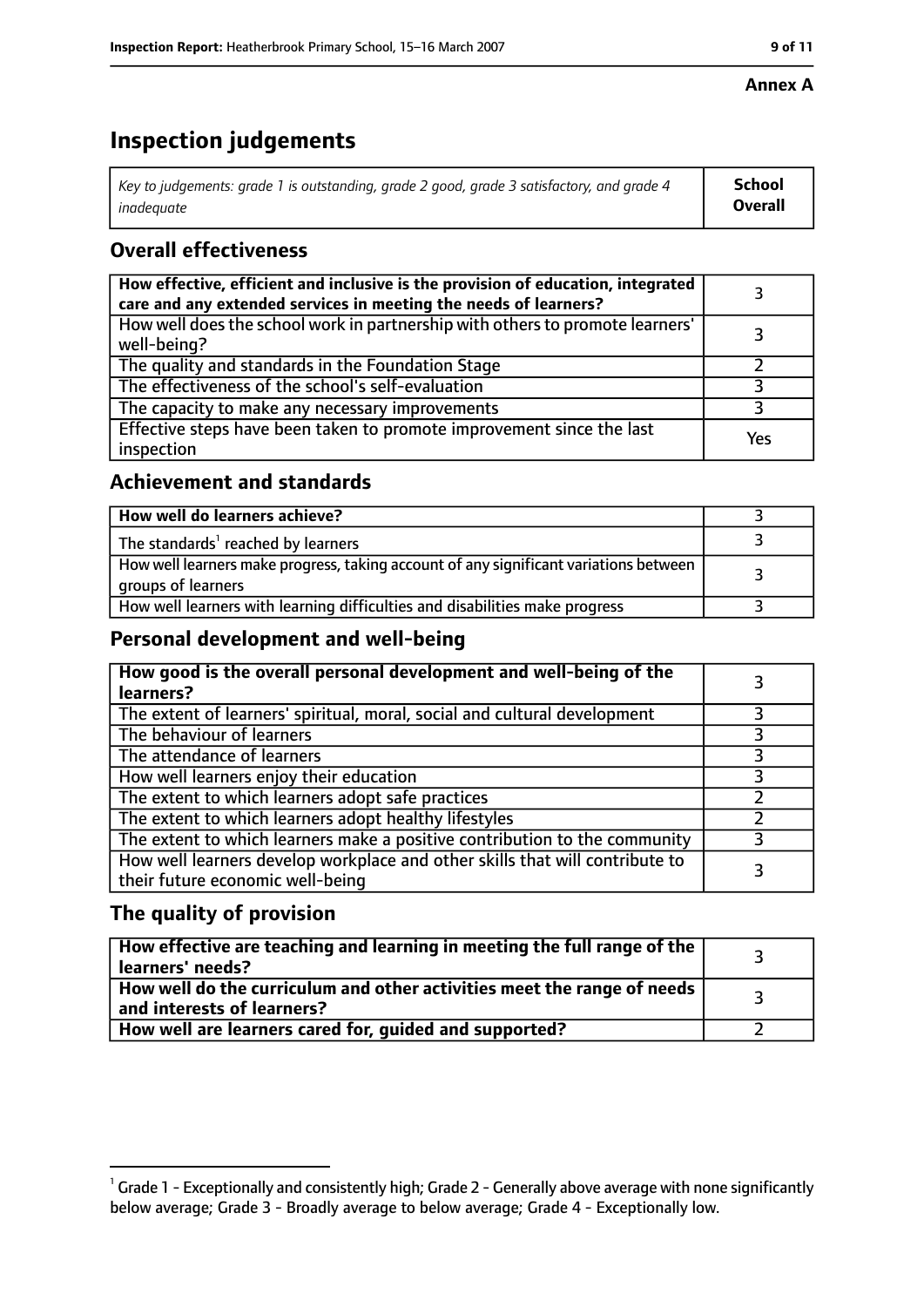# **Leadership and management**

| How effective are leadership and management in raising achievement<br>and supporting all learners?                                              | 3         |
|-------------------------------------------------------------------------------------------------------------------------------------------------|-----------|
| How effectively leaders and managers at all levels set clear direction leading<br>to improvement and promote high quality of care and education |           |
| How effectively performance is monitored, evaluated and improved to meet<br>challenging targets                                                 | 3         |
| How well equality of opportunity is promoted and discrimination tackled so<br>that all learners achieve as well as they can                     |           |
| How effectively and efficiently resources, including staff, are deployed to<br>achieve value for money                                          | 3         |
| The extent to which governors and other supervisory boards discharge their<br>responsibilities                                                  | 3         |
| Do procedures for safequarding learners meet current government<br>requirements?                                                                | Yes       |
| Does this school require special measures?                                                                                                      | <b>No</b> |
| Does this school require a notice to improve?                                                                                                   | No        |